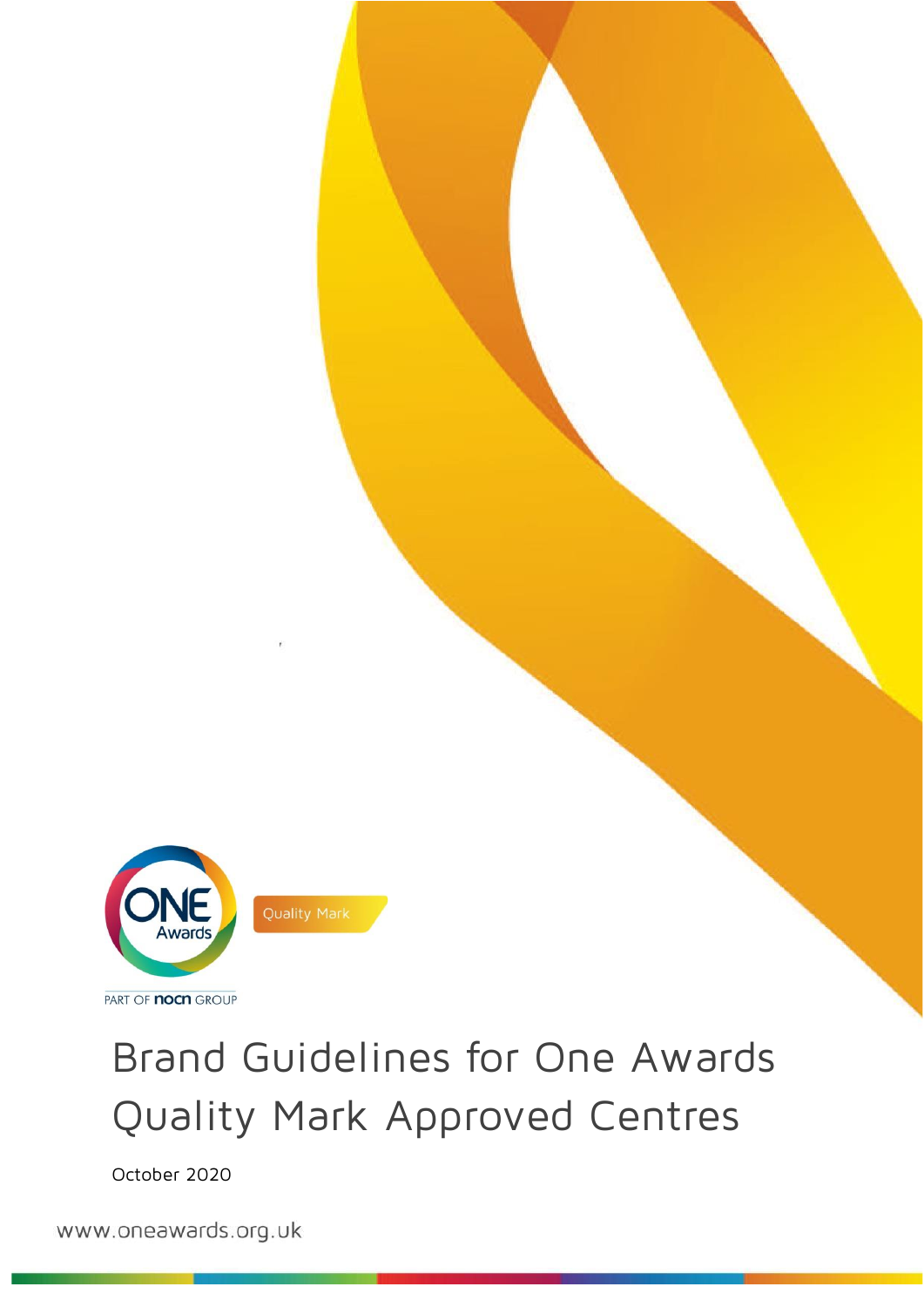# **Brand Guidelines for One Awards Quality Mark Approved Centres**



The following guidance provides you with the information you need on how to use the One Awards Quality Mark logo and the appropriate descriptive statements which can be used. If you have any questions that are not covered in this guidance, please contact us on 0191 518 6550.



The correct use of the One Awards Quality Mark logo is part of the Quality Mark agreement and this will be monitored at the annual quality audit visits.

PART OF **nocn** GROUP

#### **1. The One Awards Quality Mark Logo**

The One Awards Quality Mark logo is a vital element of our visual image.

It is essential that all materials produced use the logo in a clear and consistent manner to reinforce the identity.

The One Awards logo has been specially designed, and should not be altered in any way, apart from resizing which is covered within this document.

#### **1.1. Exclusion Zone**

For the strongest visual impact the logo should appear on a plain white background with an area of clear space around it which should be kept clear of copy, graphical elements and images.

#### **1.2. File Formats and Resizing**

The logo is available in JPEG format. The logo should not appear to be stretched or squeezed.

The text of the logo should always appear legible, and the minimum size requirements adhered to, i.e. 25mm. When resizing the logo in other formats, care should be taken that the clarity of the image is not distorted.

#### **1.3. Colour of Logo**

The logo should not be displayed in a box or frame, but should stand alone against a solid colour background.

To preserve the quality of the logo it must not be reproduced at less than 25mm wide.